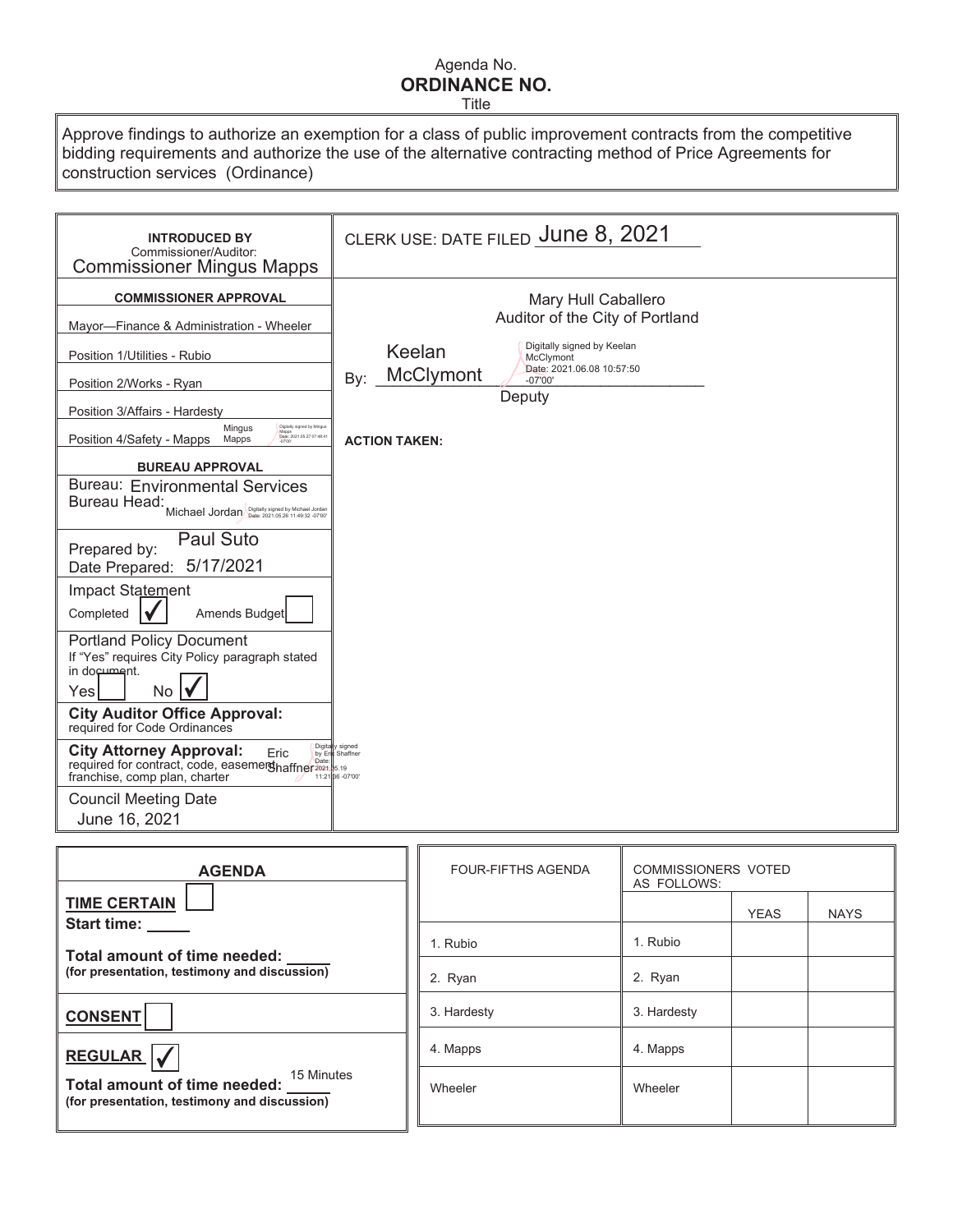# **EXHIBIT A**

### **PRICE AGREEMENTS FOR CONSTRUCTION SERVICES FOR WASTEWATER TREATMENT PLANT AND PUMP STATION PROJECTS FACTUAL FINDINGS FOR PROPOSED CONTRACT EXEMPTION FROM COMPETITIVE BIDDING**

The Portland Bureau of Environmental Services (BES) and the City of Portland Procurement Services ("Procurement Services") recommend that the Portland City Council ("Council") approve the following factual findings, including the Additional Findings (as hereinafter defined) (collectively, the "Findings") to exempt Price Agreements for Construction Services for Wastewater Treatment and Pump Station Projects ("the Agreements") from the competitive bidding requirements of ORS Chapter 279C and PCC 5.34 and to approve the alternative contracting method for the selection of Contractors through the Negotiated Request for Proposals ("RFP") solicitation process. Capitalized terms used herein have the meaning ascribed to them in the Ordinance.

# **I. BACKGROUND**

BES owns and operates the Columbia Boulevard Wastewater Treatment Plant (CBWTP), Tryon Creek Wastewater Treatment Plant (TCWTP) and nearly 100 sewage pump stations for the purposes of collecting, conveying and treating the City of Portland's wastewater and a portion of the stormwater.

BES has an ongoing need for construction services for multiple smaller scale (<\$1,000,000 construction cost) projects to maintain acceptable levels of service of the assets located at CBWTP, TCWTP, and associated pump stations under the Pump Station Improvement and Repair, Rehabilitation, and Modifications capital improvement shell programs.

Currently, BES has two Price Agreements in place that have been extremely effective in delivering urgent projects to repair, rehabilitate and modify existing capital assets.

Price Agreements for construction services are a type of delivery method for construction and repair/maintenance projects where task orders are negotiated for a specific scope of work using contract established rates for labor, equipment, and markups for overhead and profit on labor, equipment, material and subcontractor direct costs. The Price Agreements allow for an increase in effectiveness and efficiency of project delivery at CBWTP, TCWTP, and associated pump stations. Projects that are constructed using the Price Agreements could be low bid at the time of procurement but normally would require significantly more additional design effort and time delays to finalize the design-bid-build method of project delivery. The Price Agreements are used because the scope of work to be performed is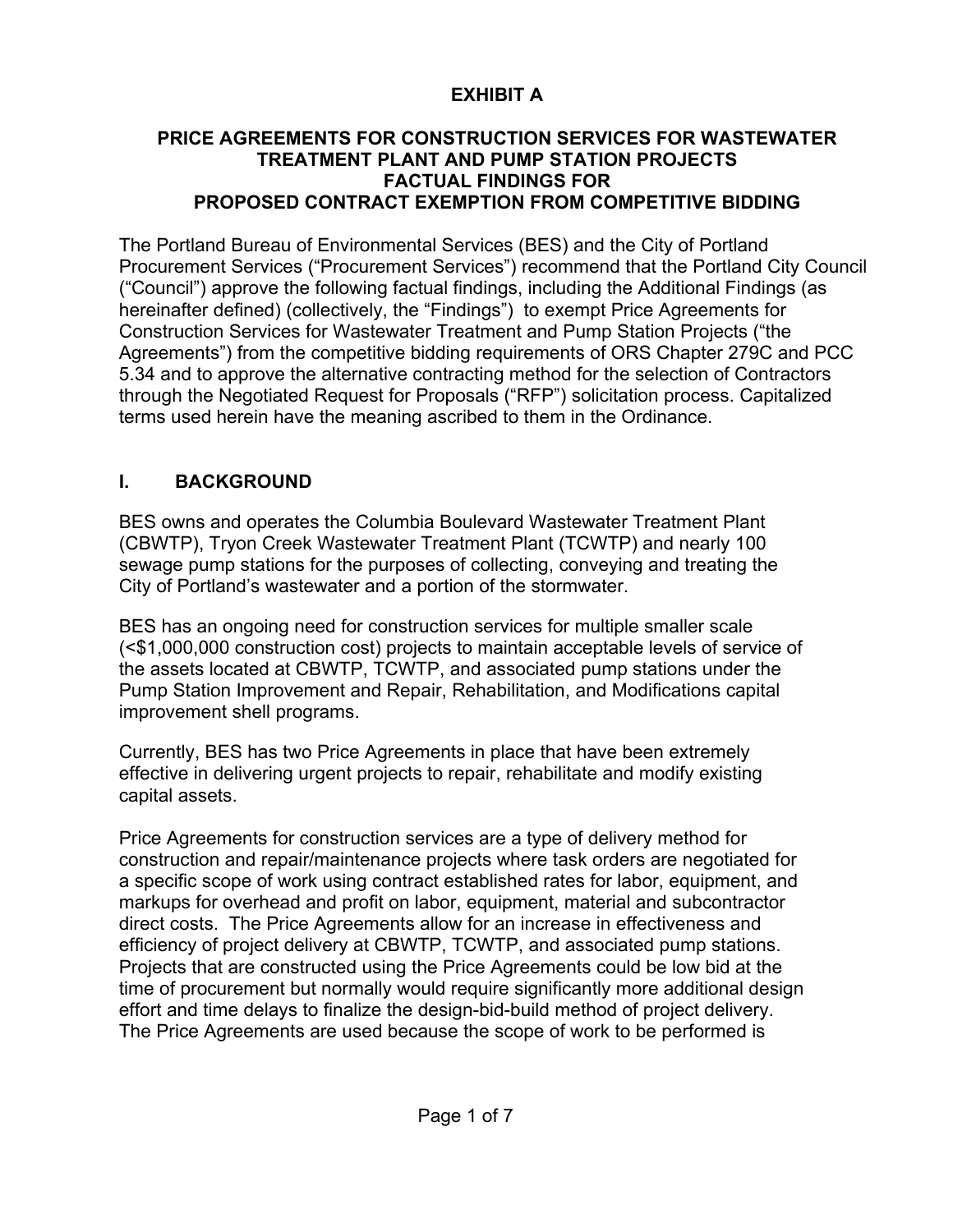urgent and is not overly complex and the full design is not fully defined until task orders are negotiated and executed.

BES estimates that up to three Price Agreements valued at \$6M each over a 5-year period are required for treatment plant and pump station smaller scale, urgent projects to repair, rehabilitate and modify existing capital assets.

The City's operations at the treatment plant and pump station project sites must continue throughout construction. The successful proposers will have significant flexibility in the means and methods of construction, but they will be required to coordinate closely with BES operations, maintenance and engineering staff in their execution and comply with the final design documents and all required permits.

The Agreements replace the existing Price Agreements for construction services that have reduced staff time and associated costs and have provided BES with a contracting tool that has enabled rapid response to urgent projects that could result in the release of partially treated or raw sewage to the environment.

Based on the Findings and conditions below, using an alternate competitive RFP procurement method for the Agreements will support successful completion of projects in the most efficient and cost-effective manner. Ordinarily, the City is required to use competitive sealed bidding (traditional low bid) as the process to award contracts for the proposed projects. Accordingly, the Agreements need to be exempted from the competitive bidding requirements of ORS 279C.300 and PCC 5.34.150 ("Exemption") which includes, among other things, the solicitation of competitive bids. The Council is the Local Contract Review Board with the authority to exempt contracts from the competitive bidding requirements of ORS 279C and PCC 5.34 if it can approve certain findings justifying an alternative approach.

With the present action, the Council will exempt the Agreements from the competitive bidding requirements of ORS 279C and PCC 5.34 and will authorize the RFP procurement method for up to three Price Agreements for construction services, valued at no more than \$6,000,000 per agreement, for treatment plant and pump station projects. The factual basis to support the required findings, including the Additional Findings, are set forth below.

# **II. NO FAVORITISM OR DIMINISHED COMPETITION**

ORS 279C.335 (2) and PCC 5.34.830 require that Council make certain findings as a part of exempting public contracts or classes of public contracts from competitive bidding. ORS 279C.335 (2) (a) requires Council to make a finding that, "[i]t is unlikely that such an exemption will encourage favoritism in the awarding of public improvement contracts or substantially diminish competition for public improvement contracts," while PCC 5.34.830(A)(1) requires a finding that "[i] t is unlikely that the exemption will encourage favoritism in the Awarding of Public Improvement Contracts or substantially diminish competition for Public Improvement Contracts as further described in Subsection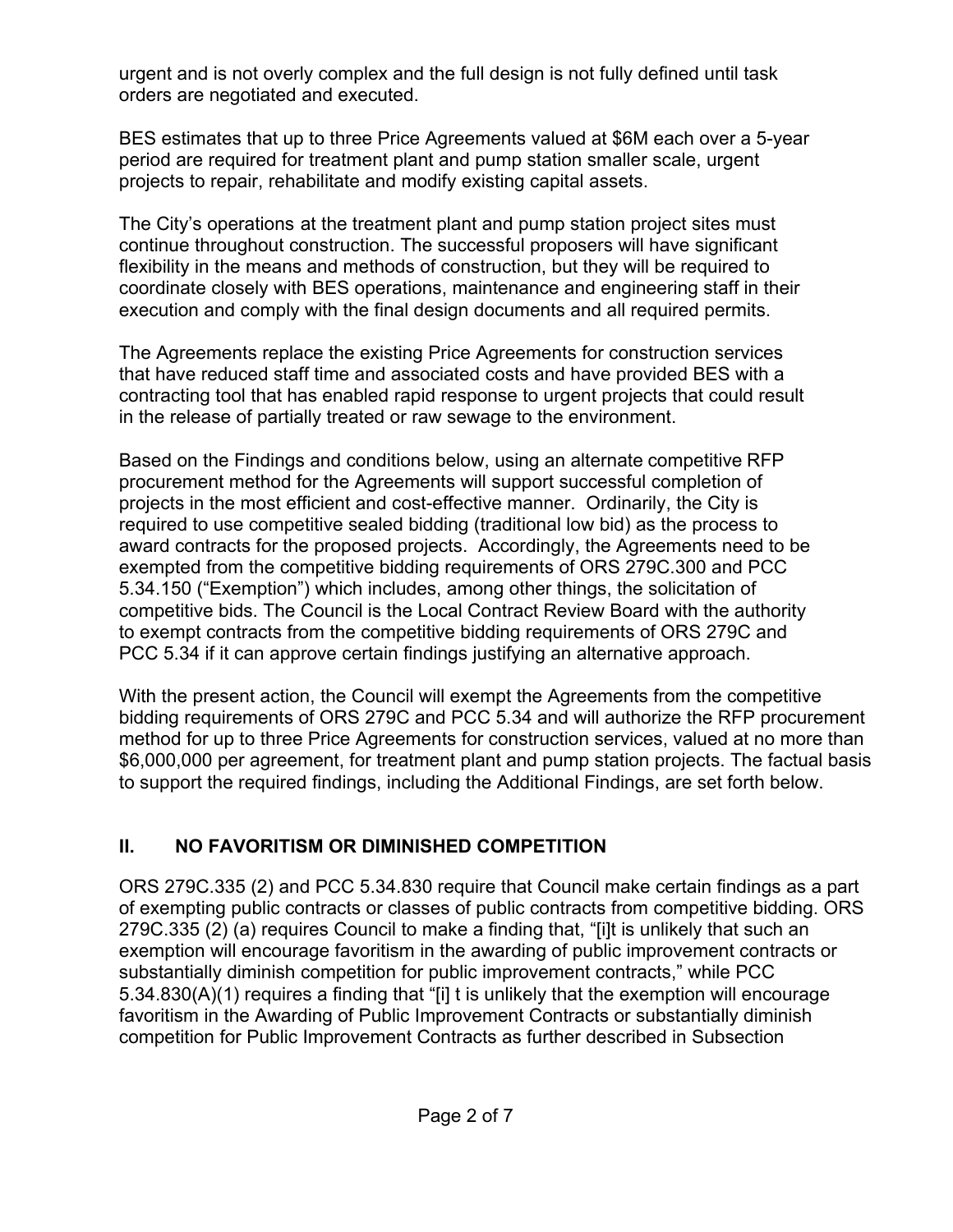5.34.830(F)." This finding is appropriate for the Project and is supported by the following facts.

The Contractors will be selected through a competitive Request for Proposals (RFP process). The RFP for the Contracts will be advertised in Portland's Daily Journal of Commerce and on the City's Online Procurement Center at least three weeks in advance of the deadline set for submitting responses to the RFP. The proposals will be evaluated by a Selection Committee using criteria established in the RFP advertisement. Scoring criteria will consider key project delivery factors, such as experience, technical expertise, project approach, key personnel and staffing, prime and subcontractor D/M/W/ESB/SDBE utilization, diversity programs, workforce training and hiring programs, safety record, and percentage profit and overhead markup. The Selection Committee will review and score the written proposals, hold interviews if needed, and recommend Contractors for award. As a result of the competitive RFP process, the use of an alternative contracting method for the class of Contracts is unlikely to encourage favoritism in the awarding of public contracts and will maintain competition.

## **III. SUBSTANTIAL COST SAVINGS**

ORS 279C.335 (2) and PCC 5.34.830 requires that the Council make certain findings as part of exempting public contracts or classes of public contracts from competitive bidding. ORS 279C.335 (2) (b) requires Council to find that "[t]he awarding of public improvement contracts under the exemption will result in substantial cost savings to the public contracting agency," while PCC 5.34.830(A)(2)-(3) requires a finding that "[t]he exemption will likely result in substantial costs savings and other substantial benefits to the City in accordance with ORS 279C.335(2)(b)," or for "the operation, maintenance or construction of highways, bridges and other transportation facilities, that the exemption will result in substantial cost savings to the City or to the public." This finding is appropriate for the Project and is supported by the following facts.

The Agreements provide a mechanism for the project team to include the contractor in the project team during the design phase of each task order similar to the role of the contractor during project design during the preconstruction services phase of a CMGC contract. This early involvement of the construction contractor provides substantial cost savings by:

- reducing the level of design detail required in the plans and specifications to the level required by the contractor to complete the work;
- decreasing the cost of design clarification preparation and the administrative cost and staff time required to develop response contractor requests for information during construction;
- mitigating the risk and reducing the cost associated with contractor delays that may result from design revisions and change order processing and execution during construction;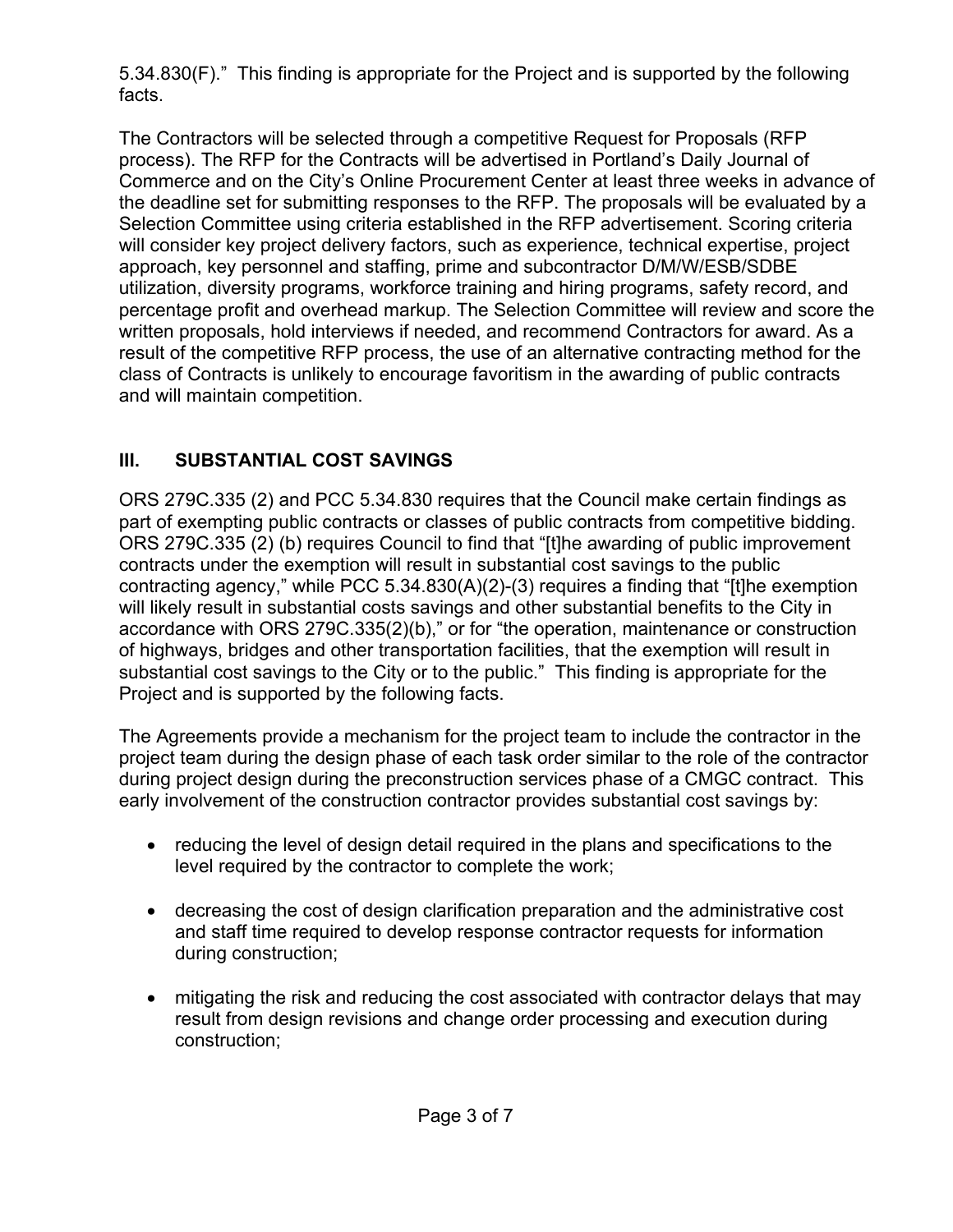- allowing the designer to tailor the project design to suit the contractor's proposed means and methods rather than preparing a design that can accommodate multiple contractor means and methods approaches;
- providing for value engineering reviews and recommendations by the contractor during project design to reduce overall cost without sacrificing function or quality of the finished product; and
- having contractors compete on markup and overhead during the RFP process, which locks in those percentages moving forward.

Additionally, the price agreement contracting method reduces costs because the task order negotiation, review, and approval process requires less staff and administrative time to get to a construction notice to proceed than is required for a competitively bid project. The expedited process also provides the bureau with a valuable tool to rapidly mobilize a contractor to address urgent construction needs without paying a premium or market factor adjustment.

The Contracts will establish labor rates, equipment costs and markups for overhead and profit on labor, equipment, material and subcontractor direct costs to be used for negotiation of task orders to complete each project. The transparency provided by the open book task order negotiation process using established contract rates together with cost and pricing data are anticipated to result in substantial cost savings.

# **IV. THE FACTUAL BASIS TO SUPPORT THE ADDITIONAL FINDINGS**

In order to declare the exemption, the Council must approve additional findings in the areas set forth below (collectively, the "Additional Findings").

# **A. How Many Persons are Available to Bid**

The pool of contractors eligible to propose on the RFP is not reduced by the negotiated Request for Proposal solicitation process. All qualified general contractors will have an opportunity to submit proposals as part of the RFP process.

# **B. The Construction Budget and the Projected Operating Costs for the Project**

The projects completed under the Agreements will be funded by the Sewer System Operating Fund under the Pump Station Improvement Program and the Repair, Rehabilitation, and Modifications shell programs in the adopted CIP budget.

# **C. Public Benefits That May Result from Granting the Exemption**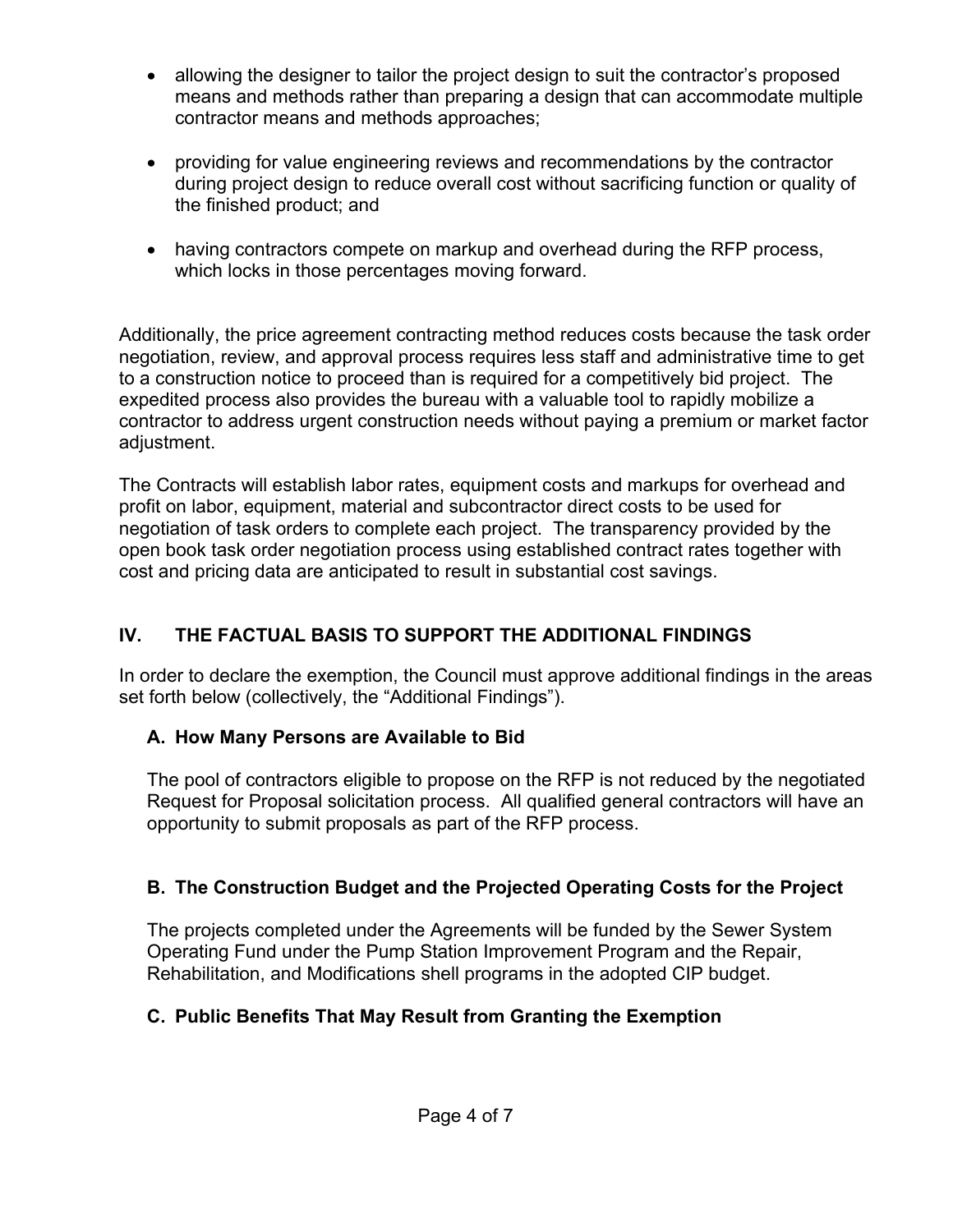There are multiple potential public benefits in connection with granting the Exemption for the class of Contracts.

The time required for task order negotiation and development is significantly shorter than the time required for the competitive bidding process. This provides a public benefit by facilitating the completion of projects with a reduction in risk of interrupting the ability of existing facilities to treat or convey wastewater. During the design phase of each task order, contractor participation and feedback to the design team will be invaluable in determining design features that are critical to successful completion of each task order without impacting existing plant or pump station operations or neighboring businesses and residences. The public benefit is a lower risk of water quality issues related to impaired plant and pump station operations and a better ability to have the contractor participate in development of a design that allows for means and methods that minimize construction impacts on neighboring properties.

The alternative contracting method also allows the City opportunities to partner with the contractor and the contracting community during the Contractor's outreach during task order development to optimize utilization of D/M/W/ESB/SDVBE subcontractors to achieve equity goals.

The RFP process allows the contractor's expertise and commitment to furthering the City's equity contracting goals to factor into Project award, maximizing the opportunity to gain the stated benefits.

A public benefit of the procurement is that investment in developing workforce and contractor capacity is anticipated to increase the pool of available contractors and skilled tradespersons, providing economic and employment opportunities to communities currently underrepresented in the construction trades.

### **D. Whether Value Engineering Techniques May Decrease the Cost of the Project**

Value engineering is defined as a process by which multiple subject experts evaluate and propose the most cost-effective ways to deliver a project without reducing project quality and functionality. Value engineering will be enhanced on the Price Agreement projects as it is on other projects where the contractor can be selected before the design is completed. In that way, the contractor's suggestions can be incorporated into the schematic design and design development stages, rather than have the value engineering proposals come after the design or after some of the construction is already completed, which may limit the amount of value engineering change that can be accomplished to the project and still meet schedule requirements as well as the design intent and design and permit requirements. Changes after a project is competitively bid can result in project delays for permit revisions and higher costs for the City.

Having the Contractor review the design prior to the start of construction best leverages the value engineering ideas that are accepted and incorporated into the final design. It is less expensive to implement ideas during the design phase than to wait and provide a change order and potential redesign during construction. The Task Order process for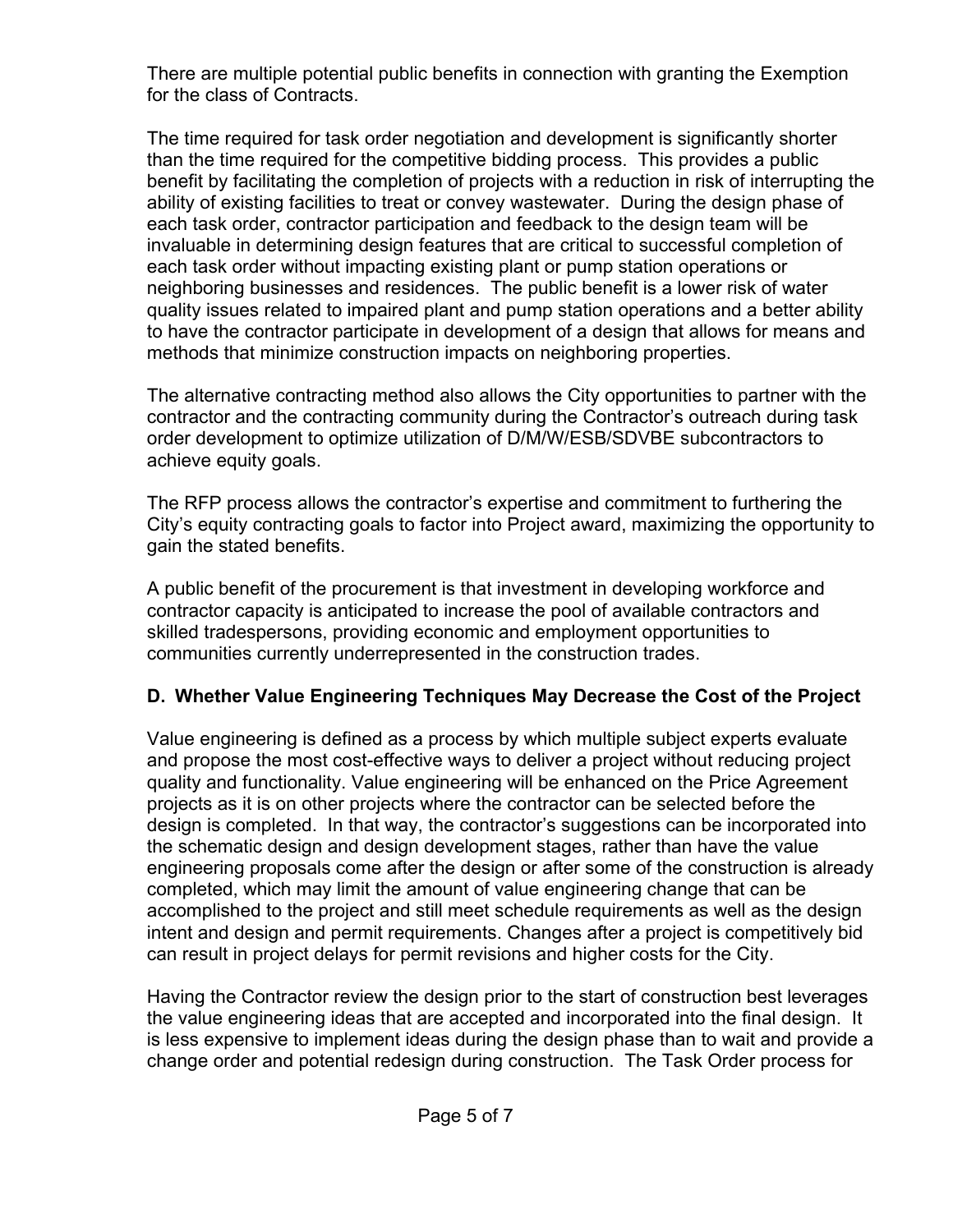this class of Contracts will allow for the contractor to participate on the project team during the design and permitting phase, allowing the City to realize the full benefits of value engineering.

## **E. The Cost and Availability of Specialized Expertise Required for the Project**

The RFP process has no impact on the cost or availability of the specialized expertise required for the work to be completed under the price agreements because cost and competition are maintained through that process.

## **F. Likely Increases in Public Safety**

The RFP contracting method allows a contractor's actual safety performance on similar projects to be considered as selection criteria. It also permits the City to work closely with the contractor to ensure that the contractor understands the City's safety concerns and that the contractor will take appropriate steps to address them. Because the treatment plant and pump station facilities are continuously operating, they must remain accessible for operations and maintenance activities by City staff at all times.

### **G. Whether Granting the Exemption May Reduce Risks to the City related to the Project**

The work completed under the Price Agreements will be constructed on and adjacent to existing wastewater treatment plants and pump stations. The City's risk for a discharge permit violation is higher when temporary facilities required to modify an existing plant or pump station are in place. Using an alternative procurement method for the Price Agreements will allow the City to work with the contractor during the design phase of each project to minimize the risk of discharge permit violations. The interaction between the project design team and the contractor during the design process and task order negotiation process makes it far more likely that the final design will take into account any potential construction problems and allow early coordination of construction phases to minimize impacts to the plants, pump stations, and surrounding residents and businesses.

The RFP process for selecting contractors allows BES the opportunity to question the respondents to discern their expertise on contracting methods and phasing and maintenance of operations. This approach also offers the greatest flexibility, risk reduction, reliability, and ease of construction.

#### **H. Whether Granting the Exemption will Affect the Funding Sources for the Project**

The projects are funded by the Sewer System Operating Fund. The exemption will not impact funding of the projects.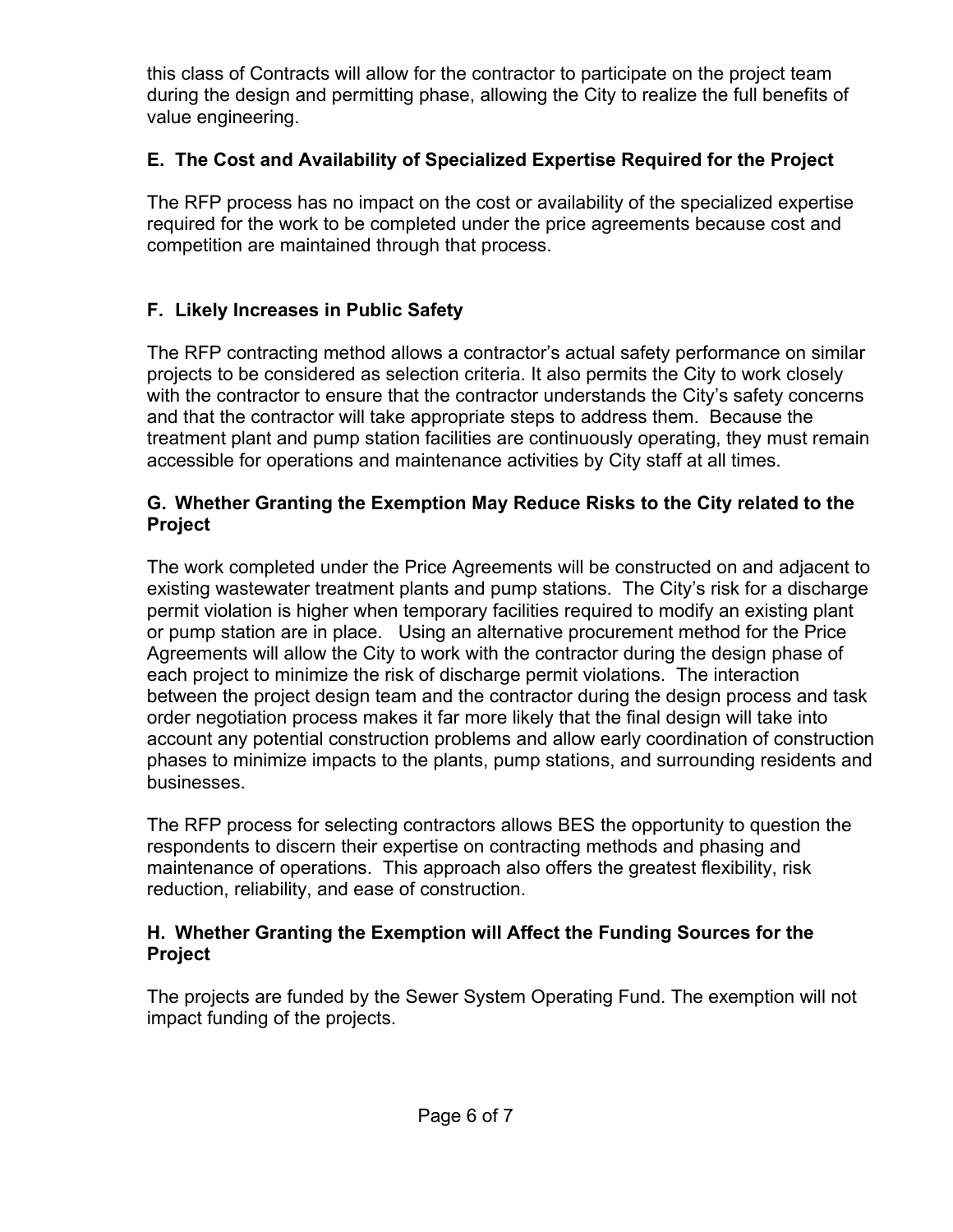#### **I. Whether Granting the Exemption will Better Enable the City to Control the Impact That Market Conditions May Have on the Cost of and Time Necessary to Complete the Project**

The RFP contracting method for the Price Agreements would reach the same, or greater, market of construction contractors as the traditional low bid process. The highprofile nature of the contracts will likely attract a strong regional market. Additionally, the evaluation criteria presented in the RFP may motivate Contractors that may be new to the City to participate in the procurement process.

By establishing direct cost markups and labor and equipment rates, and with an openbook task order negotiation process, the City will be able to avoid paying market adjustment factors that can be included in competitive bids when contractor availability is low or when projects are specialized and risky in nature.

### **J. Whether Granting the Exemption Will Better Enable the City to Address the Size and Technical Complexity of the Project**

The anticipated work to be completed under the Agreements is relatively small in scale and low in technical complexity.

### **K. Whether the Project Involves New Construction or Renovates an Existing Structure.**

The projects will involve renovations to existing developed sites and structures.

# **L. Whether the Project Will be Occupied or Unoccupied During Construction**

The facility surrounding the projects will be occupied during construction.

### **M. Whether the Project Will Require a Single Phase or Multiple Phases of Construction Work to Address Specific Project Conditions.**

The Price Agreements will provide for multiple task orders for construction work. Each task order will be completed in a single phase once construction commences.

#### **N. Whether the City Has or Will Retain Personnel, Consultants and Legal Counsel that Have Necessary Expertise and Substantial Experience in Alternative Contracting Methods to Assist in Developing the Alternative Contracting Method and to Help Negotiate, Administer and Enforce the Terms of the Project Contract**

City Staff have the expertise and experience necessary to effectively implement the procurement and to negotiate, administer and enforce the terms of the resultant contracts. Additionally, for many projects the City will use contracted design consultants that have the cost estimating, project management, construction management, and special project delivery experience to provide support to the City in task order development and construction administration, if necessary.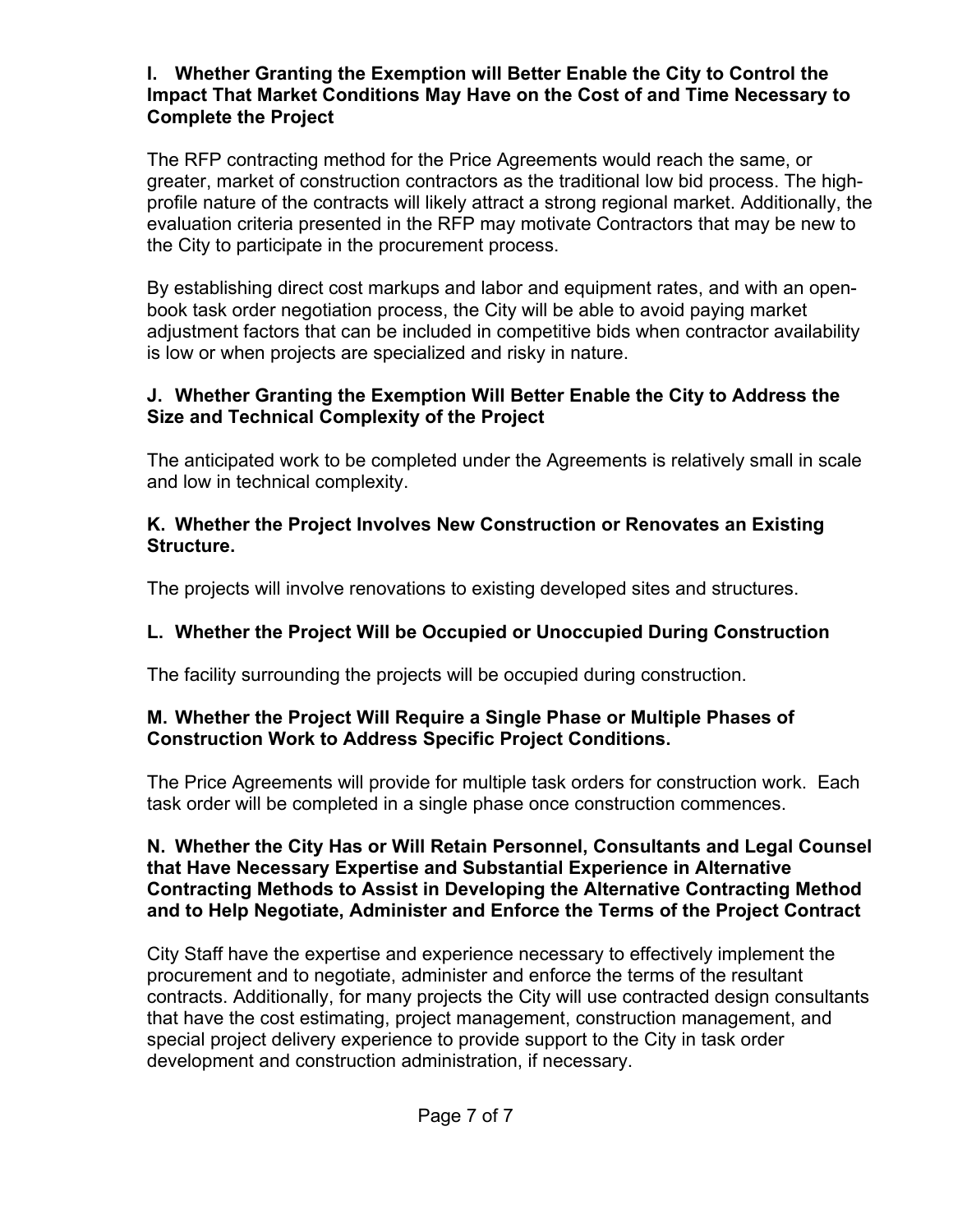#### **IMPACT STATEMENT**

**Legislation title:** Approve findings to authorize an exemption for a class of public improvement contracts from the competitive bidding requirements and authorize the use of the alternative contracting method of Price Agreements for construction services (Ordinance)

| <b>Contact name:</b>   | Paul Suto     |
|------------------------|---------------|
| <b>Contact phone:</b>  | (503)823-2436 |
| <b>Presenter name:</b> | Darin Wilson  |

#### **Purpose of proposed legislation and background information:**

The purpose of this Ordinance is to authorize a class exemption to use the alternative contracting method of Price Agreements for construction services. In order to authorize a class exemption, City Council must approve findings that support the use of an alternative procurement and contracting delivery method for the projects covered under the class exemption. This Ordinance will allow BES to proceed with issuing a competitive solicitation to implement a more efficient contracting means than the traditional low bid process. The solicitation will be for up to three Price Agreements for Construction Services at the Columbia Boulevard Wastewater Treatment Plant (CBWTP), Tryon Creek Wastewater Treatment Plant (TCWTP), and associated Pump Stations. The Contractors will be selected on the basis of their proposals, with up to the three Contractors being selected. If there are not three (3) responsive proposals, the City may award less contracts, with the total sum of the contracts remaining consistent. The selected Contractors will each be issued a Price Agreement for construction work. The sum of all contracts shall be for \$18-million over a period of 5 years and will be split evenly among the successful proposers. Work shall be determined by issuing a written Task Order , with an individual Task Order limit of \$1,000,000.

The Price Agreements will allow the Treatment and Pumping System Division (TPSD) to deliver small to medium treatment plant rehabilitation, replacement, and modification (RR&M) and Pump Station Improvement Plan (PSIP) projects through an expedited approach, by issuing Task Orders to the selected contractors, as opposed to issuing an Invitation to Bid for each individual project. This delivery approach, especially on smaller projects, will significantly reduce the overall project schedule, allowing the City to effectively and efficiently deliver more projects and better meet the intent of the two shell programs. The Price Agreement will also allow for constructability reviews during design from the selected on-call contractors, to improve the quality of design, and reduce risks during construction. Task Orders issued will be paid on a Time and Materials (T&M) basis, based on the rates and mark-ups submitted on the initial Contractor Bid Form. The T&M payment method provides increased flexibility during construction with decreased risks, as it allows for changes in design during construction to occur without paying a premium for a change order. The T&M approach guarantees that the City will only be paying for the work that is completed. This approach provides increased flexibility during the construction phase, and a streamlined process.

#### **Financial and budgetary impacts:**

The engineer's final estimate of the probable cost of construction for this project is \$18,000,000. The level of confidence in the estimated cost of construction is high. Funds are available in the Sewer System Operating Fund, FY 2021 Budget, Bureau of Environmental Services with the Bureau of Environmental Services' FY 2021-25 Capital Improvement Plan (CIP.). A project number will be assigned for each individual Task Order.